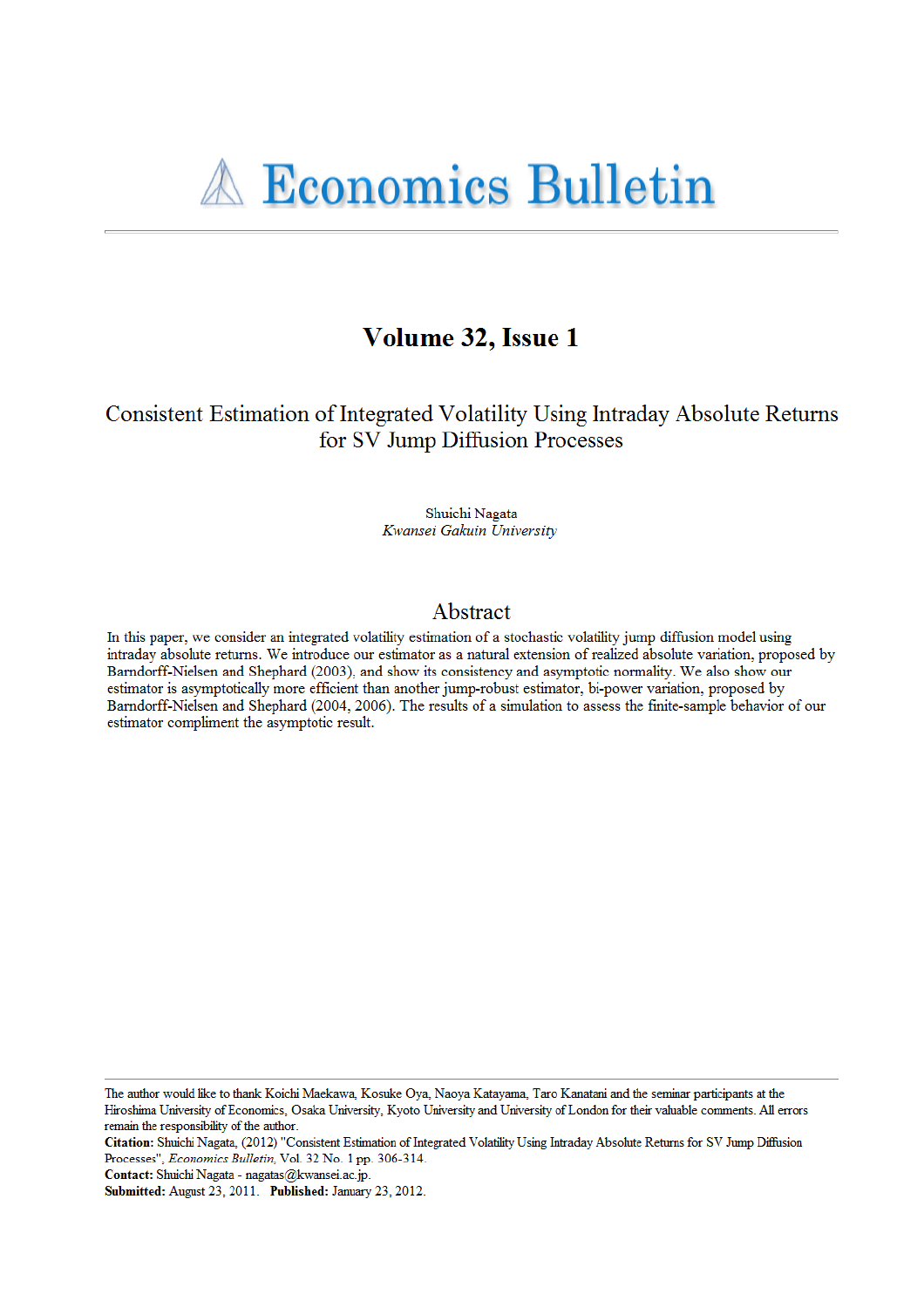#### **1. Introduction**

The estimation of volatility using high-frequency data has attracted considerable interest in the literature. The most commonly employed estimator is realized volatility (RV), which is the cumulative squared intraday returns. Andersen et al. (2010) provide a comprehensive summary of previous research using RV.

In the current paper, we consider the consistent estimation of integrated volatility (IV) in the presence of jumps. It is important to note that RV is inconsistent when jumps exist in the price process. To construct a consistent estimator of IV, we focus on realized absolute variation (RAV), calculated from intraday absolute returns. RAV is known to predict volatility satisfactorily because of its robustness for jumps. Since Andersen et al. (2007) first showed that the jump component of volatility does not affect volatility forecasting, RAV has appeared frequently in the volatility forecasting literature, including Ghysels et al. (2006) and Forsberg and Ghysels (2007). However, RAV (or its square) is an inconsistent estimator of IV, even though it is robust with regard to jump effects, as shown in a later section here.<sup>1</sup>

We propose a new absolute value based volatility estimator as a natural extension of RAV and show its consistency and asymptotic normality in the presence of jumps.

Barndorff-Nielsen and Shepard (2004, 2006) also have proposed a well-known jumprobust volatility estimator, called bi-power variation (BPV). We show that our estimator is asymptotically more efficient than BPV.

We analyze a simulation to assess the finite-sample behavior of our proposed estimator and compare its performance against alternatives. In the simulation, we generate artificial price data for general stochastic volatility models with and without jumps. Further, we compare the accuracy performance of our estimator to that of alternatives using computational bias and MSE at sampling frequencies normally used in practice.

The remainder of this paper is organized as follows. In Section 2, we introduce our theoretical framework and show the main results of this paper. We analyze a simulation to assess our theoretical results in Section 3. Section 4 concludes the paper.

#### **2. Setup and Main Results**

Assume that the logarithmic price process  $p(t)$  is determined by the stochastic differential equation (SDE)

$$
dp(t) = \mu(t)dt + \sigma(t)dW(t) + \kappa(t)dq(t),
$$

where  $\sigma(t)$  is the spot volatility process and  $W(t)$  is a standard Brownian motion. Following the literature, we assume that  $\sigma(t)$  is cadlag, as in most major volatility models.  $dq(t)$  is a counting process with intensity  $\lambda$ , and  $\kappa(t)$  is the jump size at time *t*.

Our target, IV, is defined as follows:

$$
IV_t = \int_0^t \sigma^2(s)ds.
$$

<sup>1</sup>Forsberg and Ghysels (2007) offer an interesting theoretical explanation of RAV improvements in volatility forecasting despite RAV being an inconsistent estimator.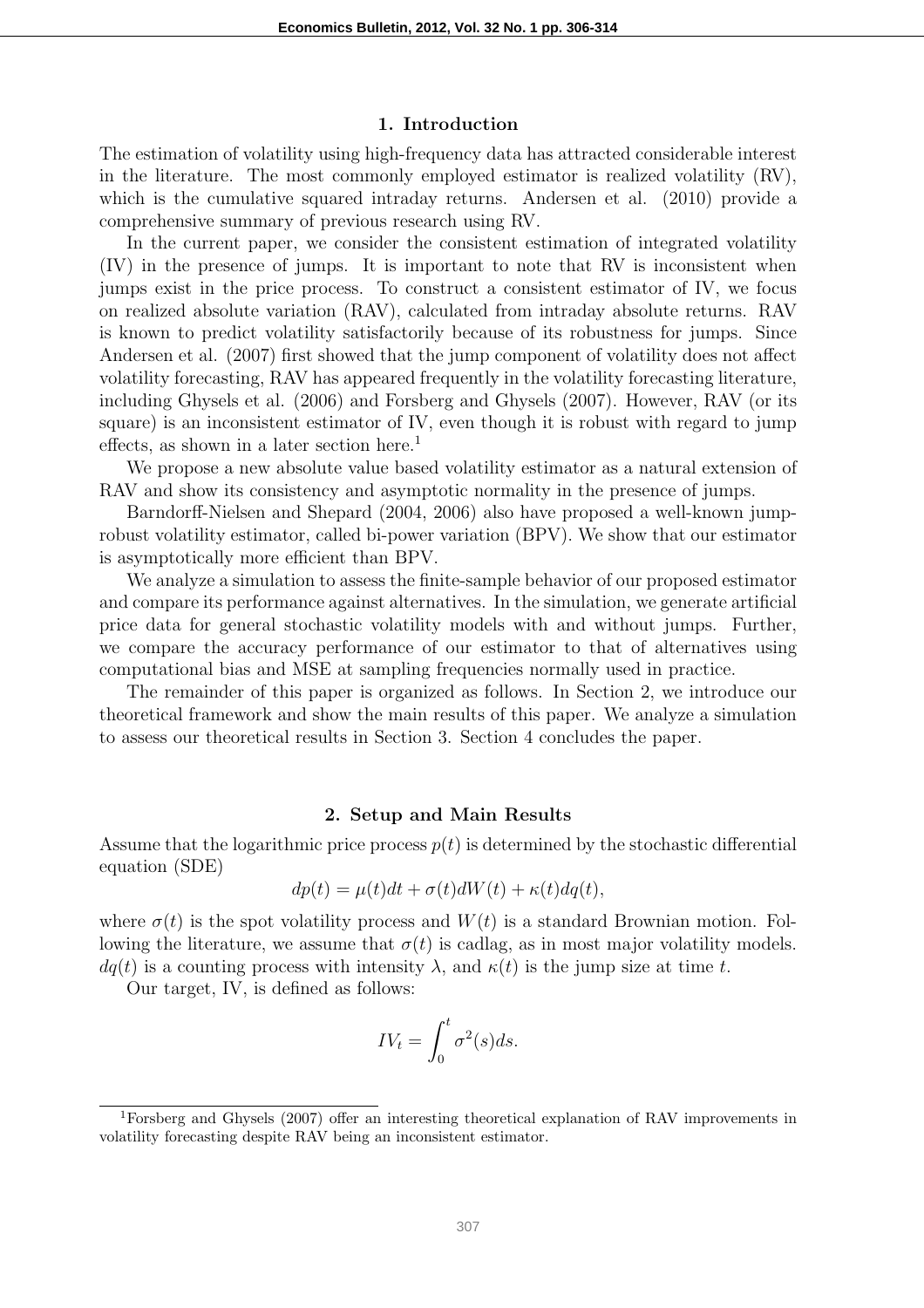We now consider the estimation of  $IV_t$  from an observable price process. Suppose that we observe *M* intraday prices,  $p_{t,1}, p_{t,2}, \ldots, p_{t,M}$  at  $t_1, t_2, \ldots, t_M$ . The *t*<sup>th</sup> day RV, denoted *RV<sup>t</sup>* , is defined as

$$
RV_t = \sum_{i=1}^{M} r_{t,i}^2,
$$
\n(1)

where  $r_{t,i} = p_{i,t} - p_{i,t-1}$ . It is well known that  $RV_t$  is an inconsistent estimator for  $IV_t$  in the presence of jumps:

$$
RV_t \xrightarrow[M \to \infty]{} IV_t + \sum_{s \in [0,t]:dq(s)=1} \kappa^2(s).
$$

The first order power variation, RAV, is defined as

$$
RAV_t = \mu_1^{-1} M^{-1/2} \sum_{i=1}^{M} |r_{t,i}|,
$$
\n(2)

where  $\mu_1 = \sqrt{\frac{2}{\pi}}$  $\frac{2}{\pi}$ .

As shown in Barndorff-Nielsen and Shephard (2003), RAV is robust for jump effect and if  $M \to \infty$ ,

$$
RAV_t \xrightarrow[M \to \infty]{} \int_0^t \sigma(s)ds.
$$

However, it is obvious that, as a special case of Cauchy–Schwarz inequality,

$$
\left(\int_0^t \sigma(s)ds\right)^2 \leq IV_t;
$$

thus,  $RAV_t^2$  is not a consistent estimator of  $IV_t$ .

We introduce two-step realized volatility (TRV) as a consistent estimator of *IV<sup>t</sup>* . Our idea is as follows. We first partition the interval [0*, t*] into *m* subintervals such that the *i*th subinterval includes the  $n_i$  returns and define  $n = \min(n_i)$ . Next, we calculate RAV in each subinterval  $(rav_1, ..., rav_m)$ . As  $n \to \infty$ , these converge to integrals of  $\sigma(t)$  over the respective subintervals. (The summation  $\sum_{i}^{m} rav_i$  clearly is equal to  $RAV_t$ .) Finally, TRV is calculated as the sum of the squares of *rav<sup>i</sup>* .

More precisely, TRV is defined as

$$
TRV_{t,\alpha} = \frac{1}{M\mu_1^2} \sum_{i=1}^m q_{t,i}^2, \qquad q_{t,i} = \frac{1}{\eta_i} \sum_{j=1}^{n_i} |r_{t,\nu_{i-1}+j}|,\tag{3}
$$

where *m* and  $n_i$  are positive integers, determined to satisfy  $M = \sum_{i=1}^{m} n_i$ ,  $m = O(M^{1-\alpha})$ and  $n_i = O(M^{\alpha})$ , where  $\alpha \in (0, 1)$ .  $\nu_i = \sum_{k=1}^i n_k$ ,  $\nu_0 = 0$  and  $\eta_i = t_{\nu_i} - t_{\nu_{i-1}}$ .

**Theorem 1**  $TRV_{t,\alpha}$  converges to  $IV_t$  in probability.

$$
TRV_{t,\alpha} \xrightarrow[M \to \infty]{} IV_t.
$$

**Proof.** The proof is given in the Appendix.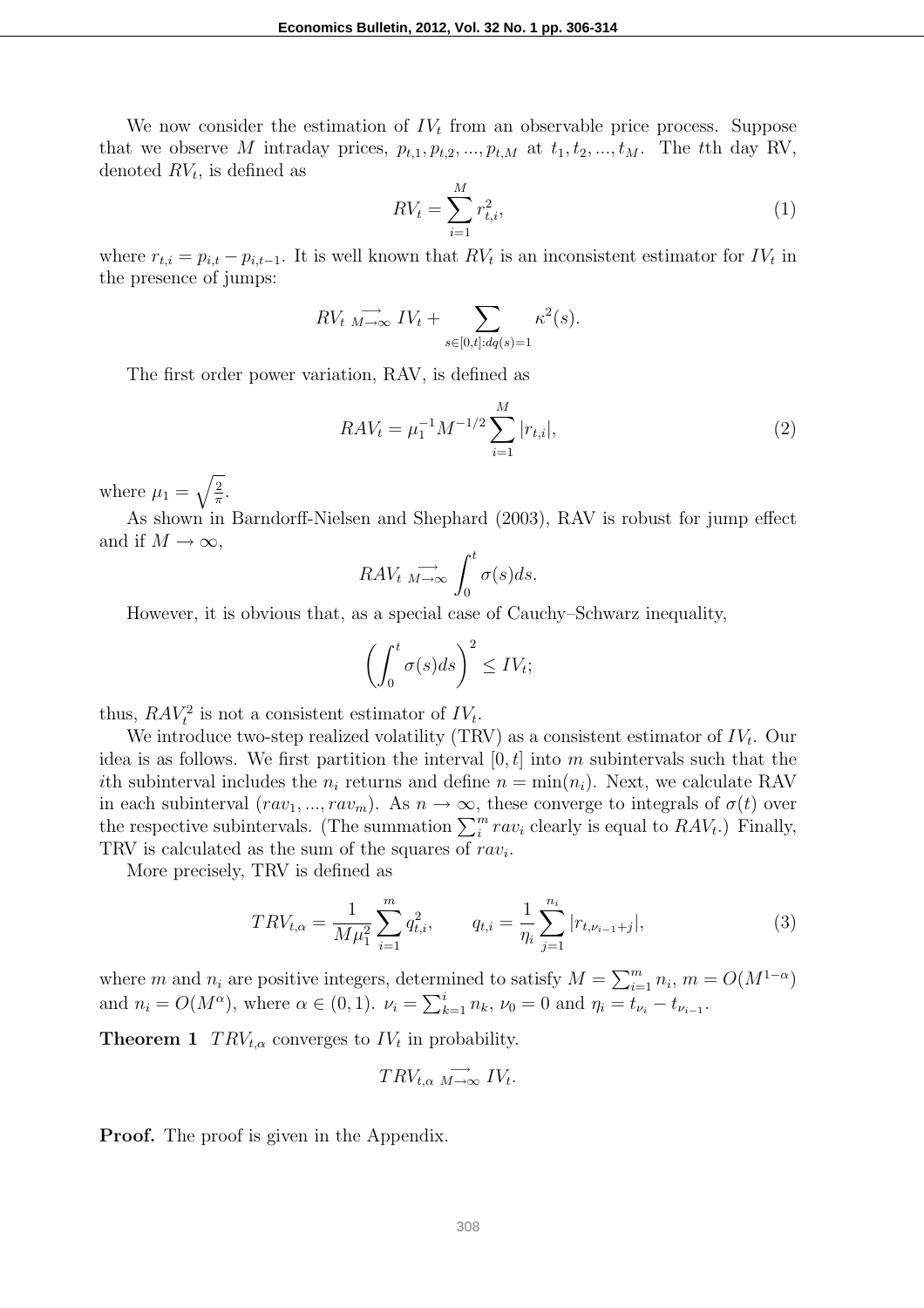**Theorem 2**  $TRV_{t,\alpha}$  asymptotically converges to a normal (mixture) distribution. That is, as  $M \to \infty$ ,

$$
\frac{TRV_{t,\alpha} - IV_t}{(M^{-1}V_{trv}IQ_t)^{1/2}} \sim N(0,1),
$$

where  $V_{trv} = 4(\mu_1^{-2} - 1)$  and  $IQ_t = \int_0^t \sigma^4(s) ds$ .

**Proof.** The proof is given in the Appendix.

**Remark 1** TRV is asymptotically more efficient than BPV. As shown in Barndorff-Nielsen and Shephard (2003), the asymptotic distribution of BPV is

$$
\frac{BPV_t - IV_t}{(M^{-1}V_{bpv}IQ_t)^{1/2}} \sim N(0, 1),
$$

where  $BPV_t = \mu_1^{-2} \sum_{i=1}^{M-1} |r_{t,i}||r_{t,i+1}|$  and  $V_{bpv} = \mu_1^{-4} + 2\mu_1^{-2} - 3 \simeq 2.6090$ , which is larger than  $V_{trv} = 4(\mu_1^{-2} - 1) \approx 2.2832$ .

# **3. Simulation**

#### **3.1 Simulation design**

This section reports the results of Monte Carlo simulation experiments carried out to analyze the relative performance of the proposed estimator compared to alternatives. In addition to calculating RV and TRV, we compute BPV, proposed by Barndorff-Nielsen and Shephard (2004), which is also a consistent estimator in the presence of jumps. BPV is defined as

$$
BPV_t = \mu_1^{-2} \frac{M}{M-1} \sum_{i=1}^{M-1} |r_{t,i}| |r_{t,i+1}|.
$$
 (4)

First, we generate the artificial data from the following SV model:

$$
dp(t) = \mu t + \sigma(t)dW_1(t) \quad \sigma(t) = \exp(\beta_0 + \beta_1 \tau(t)) \tag{5}
$$

$$
d\tau(t) = \theta \tau(t)dt + dW_2(t) \quad \text{Corr}(dW_1, dW_2) = \rho,
$$
\n(6)

where  $\rho$  is a leverage parameter. This model is common in the literature; for example, see Huang and Tauchen (2005), Barndorff-Nielsen et al. (2008), and Podolskij and Vetter (2009). Following the above literature, we set parameter values of (5) and (6) as  $\mu = 0.03$ , *β*<sub>0</sub> = 0.3125, *β*<sub>1</sub> = 0.12, *θ* = −0.025, and *ρ* = −0.3. We set the time interval to [0*,* 1] for simplicity. Sample paths of Equation (5) are generated using Euler–Maruyama discretization with time step 1/23400; thus, [0*,* 1] spans 6.5 hours (from 9:30 to 16:00). Further, we construct sparse sampled returns as  $p_{1/M} - p_{(i-1)/M}$  and compute the bias and MSE of RV, BPV, and TRV for *M* = 39, 78, 130, 390, 780, 2340, 4680, and 23400. For example, the case of one minute returns is  $M = 390$  in this setting. As the results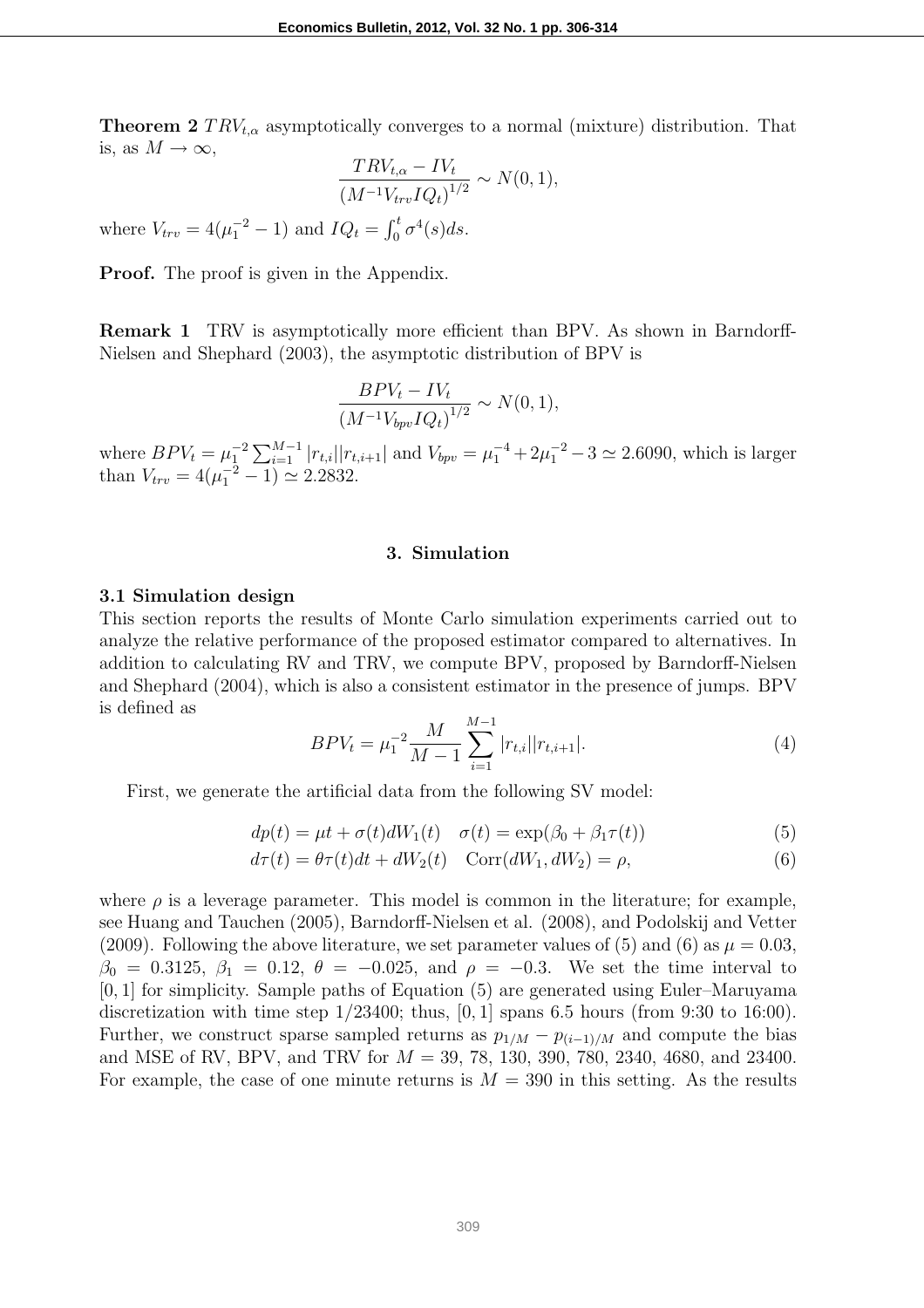of TRV, we compute the bias and MSE of TRV with  $\alpha = 0.5$ <sup>2</sup> Thus,  $m = n_i = \sqrt{M}$  for all *i*. <sup>3</sup> The results are summarized in Table 1.

Second, we examine the performance of the estimation in the presence of jumps.

$$
dp(t) = \mu t + \sigma(t)dW_1(t) + \zeta(t)dq(t),
$$
\n(7)

where  $\zeta(t)$  is the jump size, which we set as  $N(0, h)$ -distributed with  $h = 0.20$ . We chose the value of *h* to produce an average jump contribution of 14% of IV, on the basis of the empirical results of the S&P 500 stock index by Andersen et al. (2007). *dq*(*s*) is a counting process with intensity  $\lambda$ , which we set as  $\lambda = 1$ . The volatility model and its parameters are the same as in the no–jump case. The results are reported in Table 2.

#### **3.2 Results**

Table 1 reports the biases and RMSEs of all three estimates for the no jump case. The biases are generally very low and seem to be lower for higher sampling frequencies. The RMSEs are lower if higher sampling frequencies are used, which was to be expected. From Table 1, we can conclude that, as expected, RV performs best in the no–jump case. In addition, we observe that our estimator is more efficient than BPV in terms of RMSE, which corroborates the asymptotic theoretical result.

Table 2 reports the biases and RMSEs of all three estimates with jumps. We observe that RV has serious bias problems if jumps exist. The biases of TRV and BPV shrink, whereas RV has similar positive biases for all *M*, corroborating the asymptotic theoretical result. We observe that our estimator outperforms BPV in terms of RMSE in all cases. This observation further, agrees with the asymptotic theoretical result.

|       |                      | Bias in $IV$ |            |           | RMSE of IV |            |            |
|-------|----------------------|--------------|------------|-----------|------------|------------|------------|
| М     | (Sampling frequency) | RV           | <b>BPV</b> | TRV       | RV         | <b>BPV</b> | <b>TRV</b> |
| 39    | $10 \text{ min}$ )   | $-0.0002$    | $-0.0321$  | $-0.0045$ | 0.4492     | 0.5021     | 0.4797     |
| 78    | $(5 \text{ min})$    | $-0.0012$    | $-0.0196$  | $-0.0324$ | 0.3130     | 0.3530     | 0.3334     |
| 130   | $(3 \text{ min})$    | 0.0004       | $-0.0103$  | $-0.0458$ | 0.2417     | 0.2714     | 0.2570     |
| 390   | min)<br>(1)          | 0.0020       | $-0.0008$  | 0.0060    | 0.1374     | 0.1578     | 0.1481     |
| 520   | $(45 \text{ sec})$   | 0.0005       | $-0.0017$  | $-0.0039$ | 0.1186     | 0.1364     | 0.1276     |
| 780   | $(30 \text{ sec})$   | 0.0015       | $-0.0001$  | $-0.0178$ | 0.0958     | 0.1099     | 0.1046     |
| 2340  | $(10 \text{ sec})$   | 0.0006       | $-0.0002$  | $-0.0065$ | 0.0552     | 0.0632     | 0.0597     |
| 4680  | $(5 \text{ sec})$    | 0.0007       | 0.0005     | $-0.0062$ | 0.0392     | 0.0448     | 0.0423     |
| 23400 | sec)                 | 0.0003       | 0.0003     | $-0.0041$ | 0.0178     | 0.0203     | 0.0195     |

**Table 1:** Monte Carlo comparison of the bias and RMSE of RV, BPV, and TRV for the SV model in the no–jump case. (The number of replications is 8000.)

<sup>2</sup>We also compute TRV with different settings of  $\alpha$ , and find that  $\alpha = 0.5$  gives the most efficient and unbiased estimates in our simulation comparison. Hence, we report only the results derived by employing this setting. All simulation results are available upon request.

 ${}^{3}$ If  $\sqrt{M}$  is not an integer, we set  $m = [\sqrt{M}]$ ,  $n_1 = M - (m-1)[M/m]$  and  $n_i = [M/m]$  for  $i = 2, ..., m$ , where [*·*] denotes the floor function.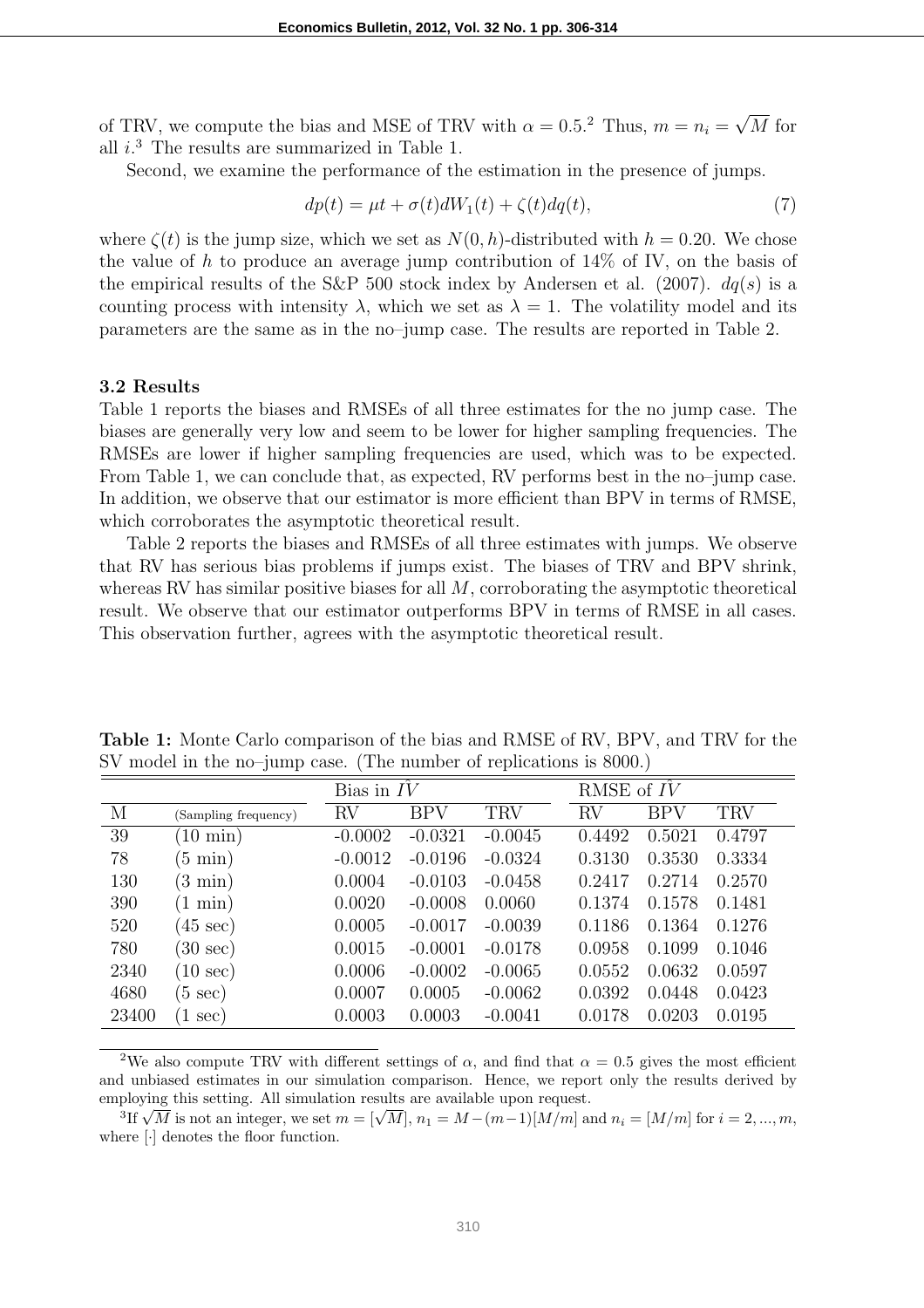|       |                      | Bias in $IV$ |            |            | RMSE of $IV$ |            |            |
|-------|----------------------|--------------|------------|------------|--------------|------------|------------|
| M     | (Sampling frequency) | RV           | <b>BPV</b> | $\rm{TRV}$ | RV           | <b>BPV</b> | <b>TRV</b> |
| 39    | $(10 \text{ min})$   | 0.2011       | 0.1301     | 0.1091     | 0.5289       | 0.5528     | 0.5069     |
| 78    | $(5 \text{ min})$    | 0.1977       | 0.1169     | 0.0553     | 0.3952       | 0.3925     | 0.3439     |
| 130   | $(3 \text{ min})$    | 0.2000       | 0.1061     | 0.0280     | 0.3321       | 0.3057     | 0.2592     |
| 390   | min)<br>$^{\prime}1$ | 0.2011       | 0.0774     | 0.0961     | 0.2512       | 0.1825     | 0.1801     |
| 520   | $(45 \text{ sec})$   | 0.1995       | 0.0680     | 0.0767     | 0.2381       | 0.1576     | 0.1517     |
| 780   | $(30 \text{ sec})$   | 0.2006       | 0.0593     | 0.0506     | 0.2268       | 0.1293     | 0.1169     |
| 2340  | $(10 \text{ sec})$   | 0.1997       | 0.0362     | 0.0357     | 0.2088       | 0.0751     | 0.0699     |
| 4680  | $(5 \text{ sec})$    | 0.1996       | 0.0269     | 0.0244     | 0.2042       | 0.0537     | 0.0488     |
| 23400 | sec)                 | 0.1992       | 0.0126     | 0.0100     | 0.2002       | 0.0244     | 0.0216     |

**Table 2:** Monte Carlo comparison of the bias and RMSE of RV, BPV and TRV of for SV model with jumps. (The number of replications is 8000.)

# **4. Conclusion**

In this paper, we proposed an integrated volatility estimator using intraday absolute returns. We showed that our estimator is consistent, asymptotically normal, and most important that our estimator is asymptotically more efficient than BPV, the most widely used estimator of volatility in the presence of jumps. We analyzed simulation experiments to investigate finite-sample properties and found that our estimator outperforms BPV in terms of RMSE at sampling frequencies commonly used in practice.

A natural extension of this research is to construct a statistical test for the presence of jumps, as in Barndorff-Nielsen and Shephard (2006) and Huang and Tauchen (2005). It is also important that future works extend our research to consider not only jump effects, but also, simultaneously, micro-structure effects, as in Podolskij and Vetter (2009).

#### **Appendix**

In this appendix, we provide proofs for Theorems 1 and 2. First, we recall the definition of TRV, setting  $t = 1$  for convenience. In addition, we assume that *n* evenly spaced observed price data are obtained in each period; thus, we set  $n_i = n = M^{\alpha}$  for all *i* and  $m = M^{1-\alpha}$ . The asymptotic results under this assumption clearly hold for the more general case  $n_i = O(n)$ . Then, TRV for evenly spaced data with sample size M is given as

$$
TRV_{M,\alpha} = \frac{\mu_1^{-2}}{n} \sum_{i=1}^{m} \left( \sum_{j=1}^{n} |r_{n(i-1)+j}| \right)^2.
$$

where  $r_j = p\left(\frac{j}{\lambda}\right)$ *j*<sub>*M*</sub></sub> $) − p \left(\frac{j-1}{M}\right)$  $\frac{-1}{M}$ .

# **Proof of Theorem 1**

We first show the consistency of TRV.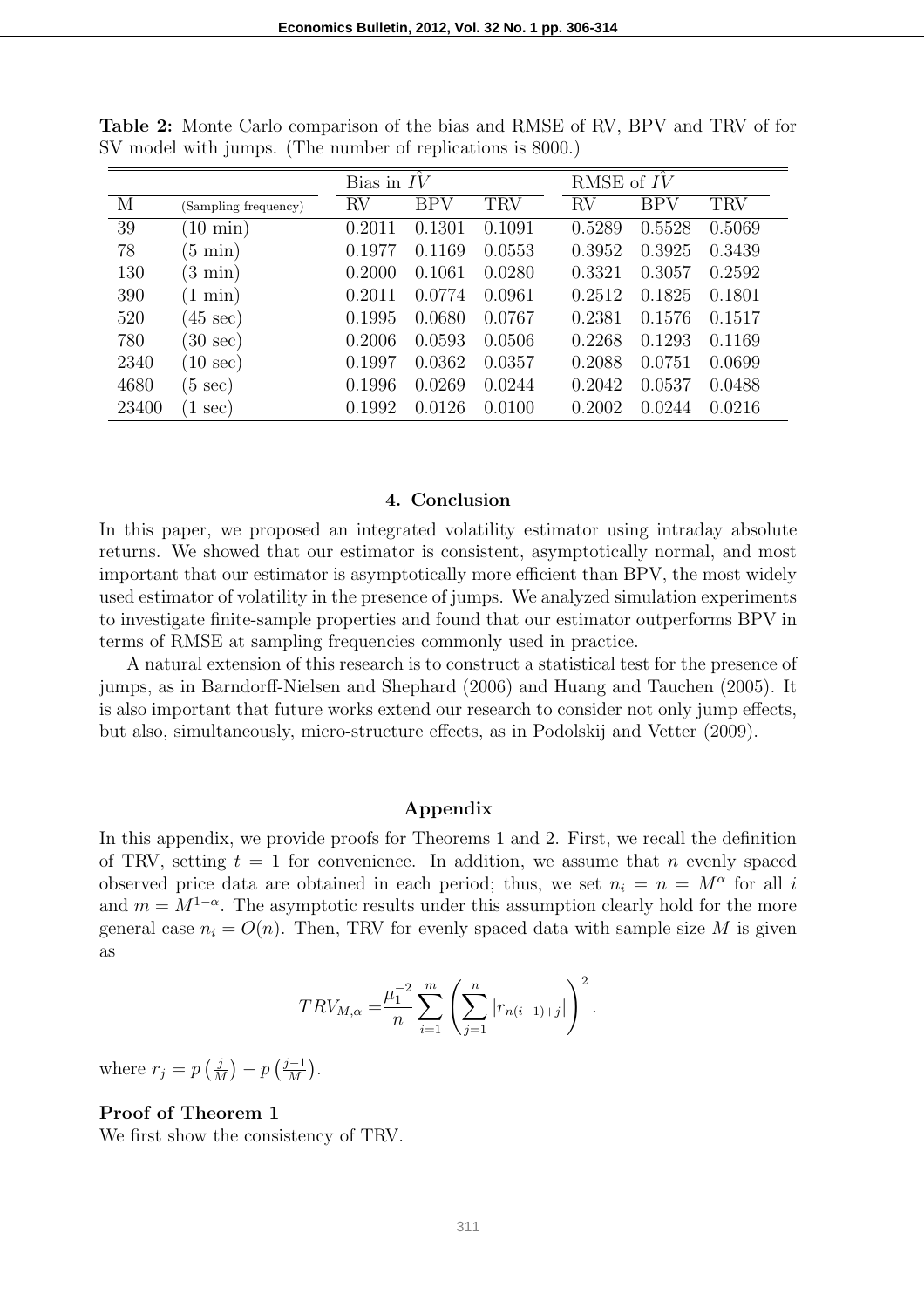$$
TRV_{M,\alpha} = \mu_1^{-2} \sum_{i=1}^m \left\{ \frac{1}{\sqrt{n}} \sum_{j=1}^n |r_{n(i-1)+j}| \right\}^2 = \frac{\mu_1^{-2}}{n} \sum_{i=1}^{mn} r_i^2 + \frac{2\mu_1^{-2}}{n} \sum_{i=1}^m \sum_{j=1}^{n-1} \sum_{l=1}^{n-j} |r_{a+j}||r_{a+j+l}|
$$
  
=  $\frac{\mu_1^{-2}}{n} RV + \frac{2}{n} \sum_{i=1}^{n-1} w_i BPV_{M,i},$ 

where  $RV_M = \sum_{i=1}^{M} r_i^2$ ,  $w_i = (1 - \frac{i}{M^{\alpha}})$ , and  $BPV_{M,i}$  is defined as  $BPV_{M,i} = \mu_1^{-2} \sum_{j=1}^{M-i} |r_{t,j}| |r_{t,j+i}|$ . Therefore we can express as

$$
TRV_{M,\alpha} = \frac{\mu_1^{-2}}{M^{\alpha}}RV_M + \frac{2}{M^{\alpha}} \sum_{i=1}^{M^{\alpha}-1} w_i BPV_{M,i}.
$$
 (8)

) *.*

¥

From the proof of Theorem 2 in Barndorff-Nielsen and Shepard (2004), it is obvious that if  $M \to \infty$  and  $i = O(M^{\alpha})$  where  $\alpha < 1$ ,  $BPV_{M,i}$  converges to IV in the presence of jumps. It is also evident that when  $M \to \infty$  and  $0 < \alpha$ , the first term on the right-hand side of (8) converges to 0. Thus, if  $0 < \alpha < 1$ ,

$$
\lim_{M \to \infty} TRV_{M,\alpha} = \lim_{M \to \infty} \frac{2}{M^{\alpha}} \sum_{i=1}^{M^{\alpha}-1} w_i BPV_{M,i} = \int_0^1 \sigma^2(s) ds.
$$

#### **Proof of theorem 2**

Before showing the asymptotic normality of TRV, we consider the asymptotic variance. We define  $\sigma_j^2$  as

$$
\sigma_j^2 = \sigma^2 \left(\frac{j}{M}\right) - \sigma^2 \left(\frac{j-1}{M}\right)
$$

The joint distribution of  $r_1, ..., r_M$  and  $v_1, ..., v_M$  are asymptotically equivalent, where

 $v_j = \sigma_j u_j$ 

and  $u_1, ..., u_M$  are i.i.d.  $N(0, 1)$ .

Then,

$$
TRV_{M,\alpha} \stackrel{\mathcal{L}}{=} \frac{1}{n} \sum_{i=1}^{m} \left( \sum_{j=1}^{n} \sigma_{a+j}^{2} |u_{a+j}|^{2} + 2 \sum_{j=1}^{n-1} \sum_{l=1}^{n-j} \sigma_{a+j} \sigma_{a+j+l} |u_{a+j}| |u_{a+j+l}| \right),
$$

where  $a = n(i-1)$ .

Following the proof of Theorem 2 in Barndorff-Nielsen and Shepard (2004), we introduce

$$
\psi_j = \sqrt{M \int_{(1-j)/M}^{j/M} \sigma^2(s) ds},
$$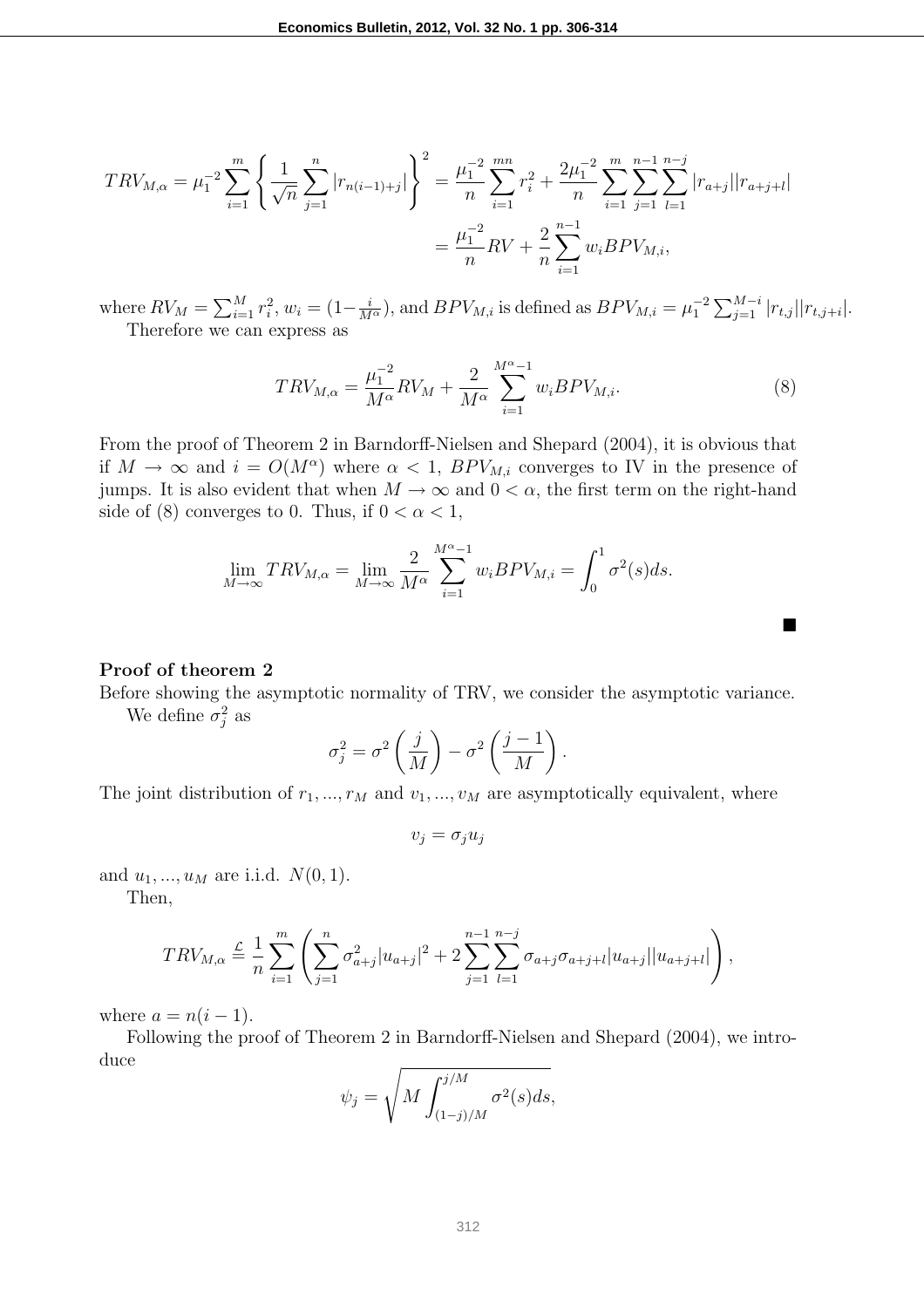and then

$$
TRV_{M,\alpha} = \frac{1}{mn^2} \sum_{i=1}^m \left( \sum_{j=1}^n \psi_{a+j}^2 |u_{a+j}|^2 + 2 \sum_{j=1}^{n-1} \sum_{l=1}^{n-j} \psi_{a+j} \psi_{a+j+l} |u_{a+j}| |u_{a+j+l}| \right).
$$

The conditional mean of *T RV* is then

$$
E[TRV_{M,\alpha}|\sigma^2] = \frac{1}{mn^2} \sum_{i=1}^m \left( \sum_{j=1}^n \psi_{a+j}^2 + 2\mu_1^2 \sum_{j=1}^{n-1} \sum_{l=1}^{n-j} \psi_{a+j} \psi_{a+j+l} \right).
$$

We now prove Theorem 2, letting

$$
D = \sqrt{M}(TRV_{M,\alpha} - E[TRV_{M,\alpha}|\sigma^2])
$$
  
= 
$$
\frac{1}{\sqrt{mn^3}} \sum_{i=1}^{m} \left( \sum_{j=1}^{n} \psi_{a+j}^2 v_{a+j} + 2 \sum_{j=1}^{n_1} \sum_{l=1}^{n-j} \psi_{a+j} \psi_{a+j+l} w_{a+j,a+j+l} \right),
$$

where  $v_i = |u_i|^2 - 1$ ,  $w_{i,j} = |u_i||u_j| - \mu_1^2$ , and  $n_1 = n - 1$ . It is easy to obtain

$$
\begin{aligned}\n\text{var}[v_i] &= 2, & \text{cov}[v_i, v_j] &= 0, \\
\text{E}[w_{i,j}] &= 0, & \text{var}[w_{i,j}] &= 1 - \mu_1^4, \\
\text{cov}[w_{i,j}, w_{i,k}] &= \text{cov}[w_{i,j}, w_{k,i}] = \mu_1^2 (1 - \mu_1^2), & \text{cov}[w_{i,j}, w_{k,l}] &= 0, \\
\text{cov}[v_i, w_{j,i}] &= \text{cov}[v_i, w_{i,j}] = \mu_1^2, & \text{cov}[v_i, w_{j,k}] &= 0.\n\end{aligned}
$$

Hence,  $E[D|\sigma^2] = 0$  and

$$
\text{var}[D|\sigma^2] = \frac{1}{mn^3} \sum_{i=1}^m \mathbb{E}\left[\left(\sum_{j=1}^n \psi_{a+j}^2 v_{a+j} + 2\sum_{j=1}^{n_1} \sum_{l=1}^{n-j} \psi_{a+j} \psi_{a+j+l} w_{a+j+l}\right)^2\right],
$$

and we can show

$$
\begin{split} \text{var}[D|\sigma^{2}] &= \frac{1}{mn^{3}} \left( \mathbf{E} \left[ v_{i}^{2} \right] \sum_{i=1}^{M} \psi_{i}^{4} + 4 \mathbf{E} \left[ w_{i,j}^{2} \right] \sum_{i=1}^{m} \sum_{j=1}^{n_{1}} \sum_{l=1}^{n-j} \psi_{a+j}^{2} \psi_{a+j+l}^{2} \right. \\ &\quad \left. + 4 \text{cov} \left[ v_{i}, w_{i,j} \right] \sum_{i=1}^{m} \sum_{j=1}^{n} \sum_{\{1 \leq l \leq n_{1}: l \neq j\}} \psi_{a+j}^{3} \psi_{a+l} \right. \\ &\quad \left. + 8 \text{cov} \left[ w_{i,j}, w_{i,l} \right] \sum_{i=1}^{m} \sum_{j=1}^{n_{1}} \sum_{\{1 \leq l \leq s \leq n_{1}: l \neq s \neq j\}} \psi_{a+j}^{2} \psi_{a+l} \psi_{a+s} \right) \\ &= \frac{1}{M} 8 \text{cov} \left[ w_{i,j}, w_{i,l} \right] \frac{1}{n^{2}} \sum_{i=1}^{m} \sum_{j=1}^{n_{1}} \sum_{\{1 \leq l \leq s \leq n_{1}: l \neq s \neq j\}} \psi_{a+j}^{2} \psi_{a+l} \psi_{a+s} + o(M^{-1}). \end{split}
$$

Assuming Riemann integrability, we obtain the conditional asymptotic variance of D.

$$
\lim_{M \to \infty} \text{var}[D|\sigma^2] = V \int_0^t \sigma^4(s) ds,\tag{9}
$$